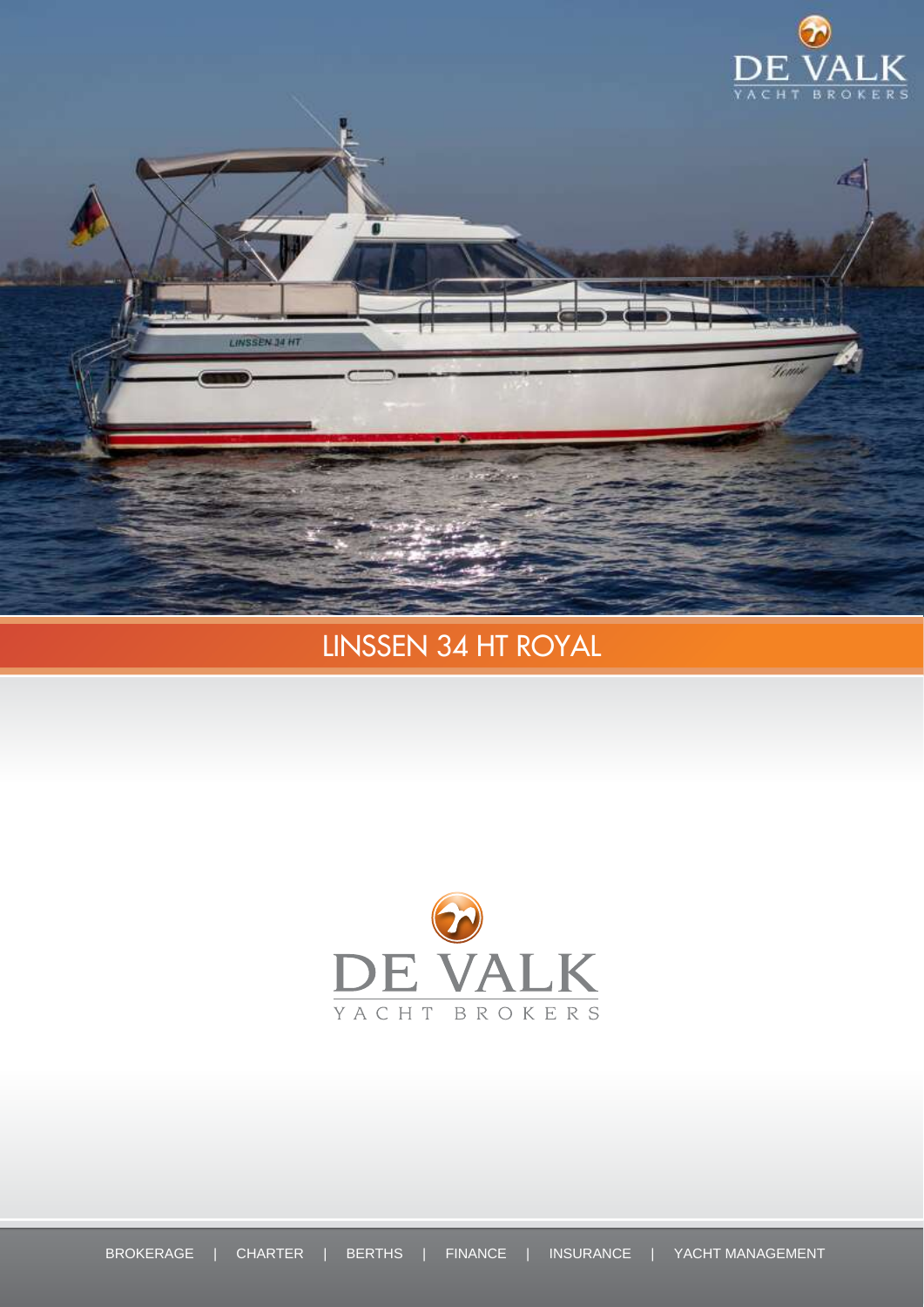#### **BROKER'S COMMENTS**

''The Linssen 34 HT Royal was originally built by the Linssen yard in Maasbracht. This boat is equipped with all the conveniences for a longer stay on board. A generator, heating and electric cooking ensure that the boat is completely gas-free. She has always been carefully maintained by her owners. Come and see this nice, complete boat before it is too late. We look forward to seeing you in our sales marina in Loosdrecht!''

#### **Sjoerd Paddenburg**

#### **SPECIFICATIONS**

| <b>Dimensions</b>   | $10,10 \times 3,60 \times 1,05$ (m) | <b>Builder</b> | Linssen Yachts      |
|---------------------|-------------------------------------|----------------|---------------------|
| <b>Built</b>        | 1996                                | Cabins         |                     |
| <b>Material</b>     | <b>Steel</b>                        | <b>Berths</b>  | $\overline{4}$      |
| Engine(s)           | 1 x Volvo Penta TMD-31a diesel      | Hp/Kw          | 100 (hp), 73,5 (kw) |
| <b>Asking price</b> | EUR 129.500 (vat: paid)             | Lying          | at sales office     |
|                     |                                     |                |                     |

#### **CONTACT**

#### **DISCLAIMER**

These particulars are given in good faith as supplied but cannot be guaranteed and cannot be used for contracts.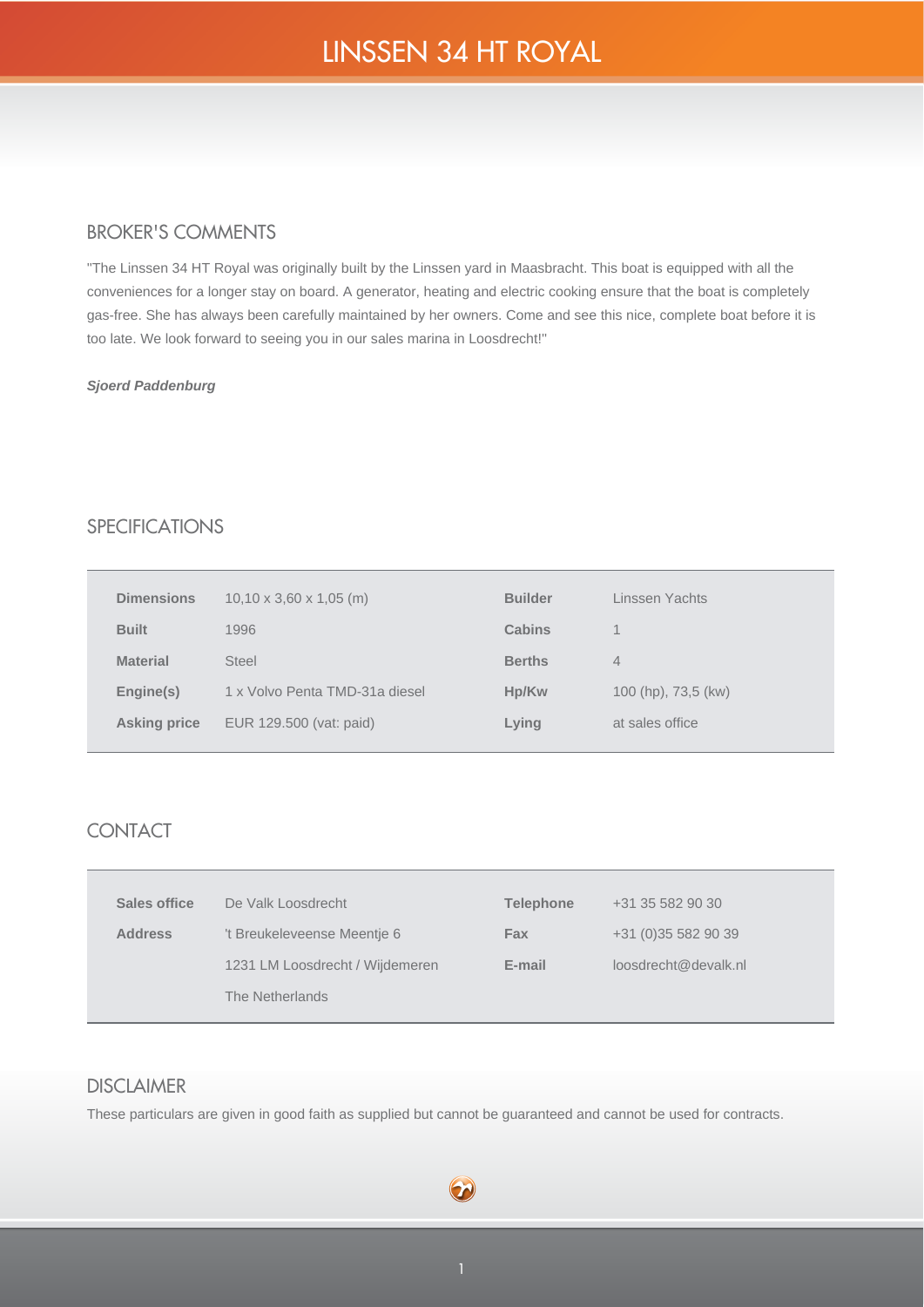### **GENERAL**

| Beam (m)                          | 3.60             |
|-----------------------------------|------------------|
| Draft (m)                         | 1,05             |
| Air draft (m)                     | 3,00             |
| <b>Builder</b>                    | Linssen Yachts   |
| Country                           | The Netherlands  |
| Displacement (t)                  | 8,6              |
| Hull colour                       | white            |
| <b>Hull shape</b>                 | hard chine       |
| <b>Superstructure material</b>    | steel            |
| <b>Rubbing strake</b>             | rubber           |
| Deck material                     | steel            |
| Deck finish                       | non-skid paint   |
| Superstructure deck finish        | non-skid paint   |
| <b>Cockpit deck finish</b>        | teak             |
| <b>Window frame</b>               | aluminium        |
| Mast can be lowered               | manual           |
| Fuel tank (litre)                 | steel 300        |
| <b>Freshwater tank (litre)</b>    | steel 250        |
| <b>Blackwater tank (litre)</b>    | polyethylene 100 |
| <b>Blackwater tank extraction</b> | deck extraction  |
| <b>Wheel steering</b>             | cable steering   |
| Inside helm position              | yes              |
| <b>Outside helm position</b>      | cable steering   |
|                                   |                  |

## **ACCOMMODATION**

| <b>Cabins</b> | 1      |
|---------------|--------|
| <b>Berths</b> |        |
| Interior      | cherry |
| Floor         | carpet |

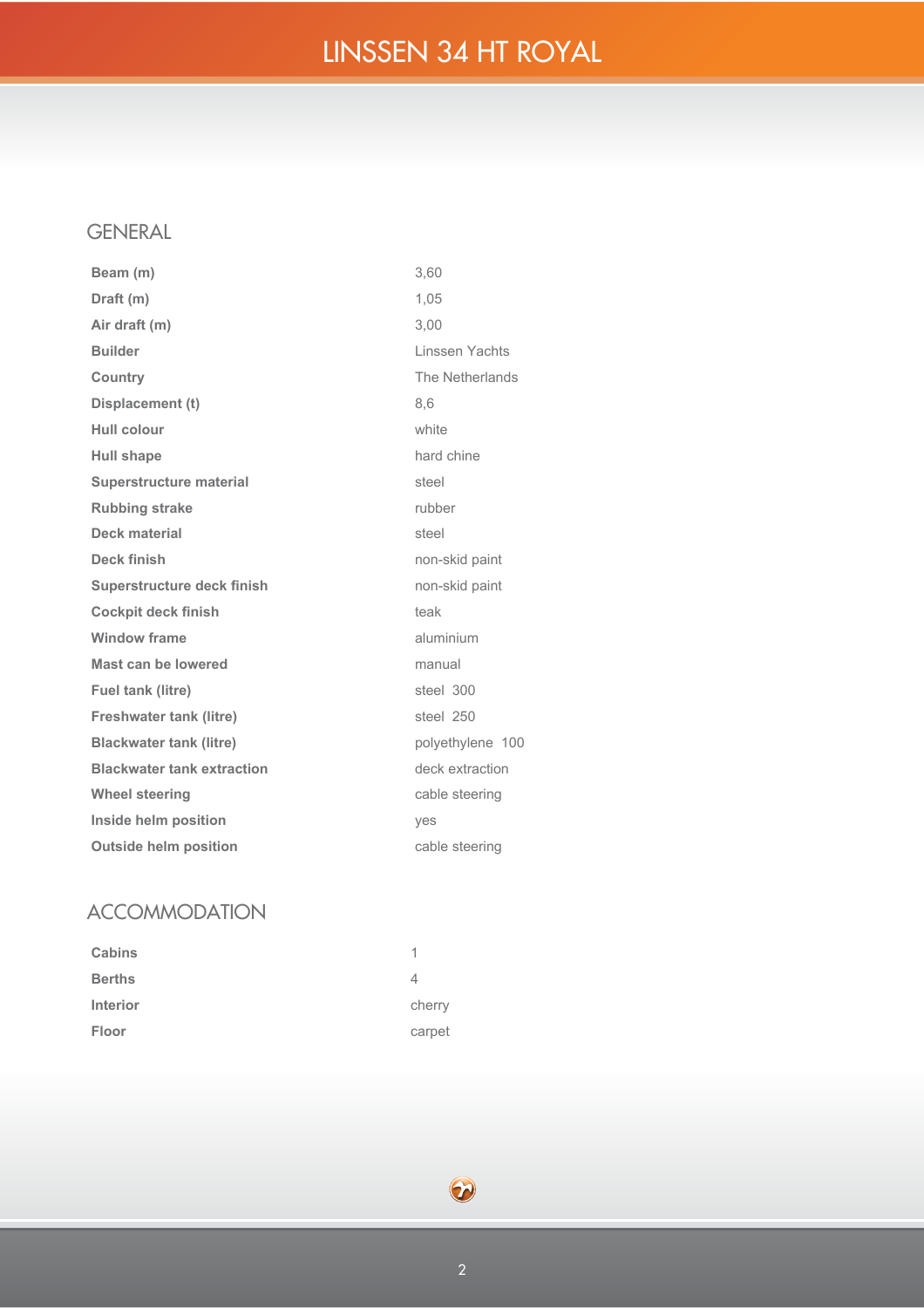| Headroom saloon (m)           | $2 +/-$                                           |
|-------------------------------|---------------------------------------------------|
| <b>Heating</b>                | diesel ducted hot air Eberspärcher                |
| <b>Aft Cabin</b>              | yes                                               |
| <b>Dinette</b>                | with leather cushions                             |
| Dinette to convert into berth | yes                                               |
| Galley                        | yes                                               |
| Countertop                    | wood                                              |
| <b>Sink</b>                   | yes                                               |
| Cooker                        | electric                                          |
| Oven                          | Alasha                                            |
| Fridge                        | Dometic CRX0080                                   |
| Freezer                       | in fridge                                         |
| Hot water system              | 220V + engine Isotherm                            |
| Water pressure system         | electrical                                        |
| Coffee maker                  | DeLonghi/Nespresso                                |
| <b>Owners cabin</b>           | yes                                               |
| Bed length (m)                | $2+/-$                                            |
| Wardrobe                      | hanging                                           |
| <b>Bathroom</b>               | separate                                          |
| <b>Toilet</b>                 | en suite                                          |
| <b>Toilet system</b>          | electric                                          |
| Wash basin                    | in the bathroom                                   |
| Shower                        | en suite                                          |
| Guest cabin 1                 | Table can be lowered in the front to 2 person bed |

## **MACHINERY**

| No of engines | 1           |
|---------------|-------------|
| <b>Make</b>   | Volvo Penta |
| <b>Type</b>   | TMD-31a     |
| <b>HP</b>     | 100         |

 $\odot$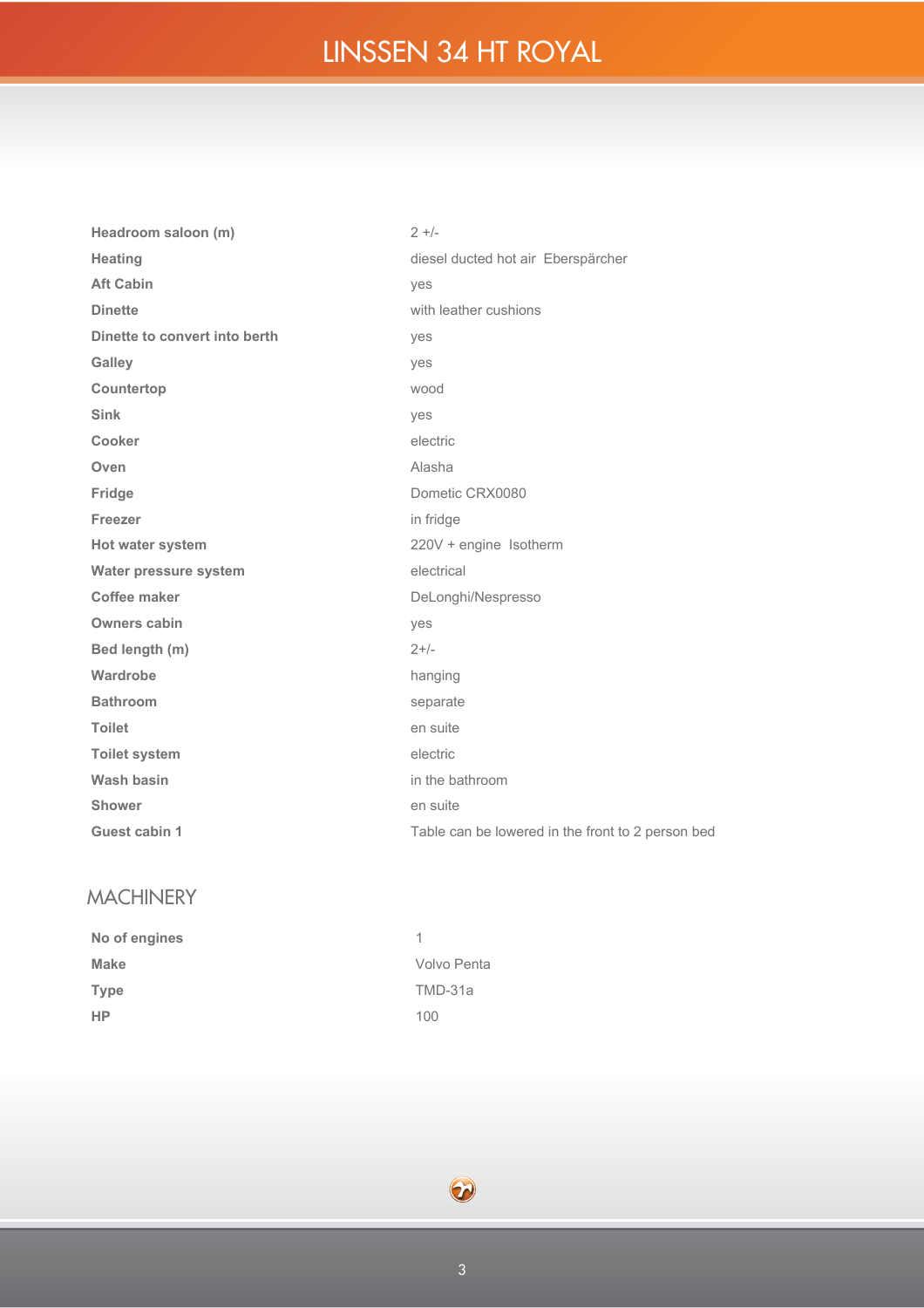| kW                              | 73,50                                |
|---------------------------------|--------------------------------------|
| Fuel                            | diesel                               |
| Year installed                  | 1996                                 |
| Maximum speed (kn)              | $\overline{7}$                       |
| Cruising speed (kn)             | 4                                    |
| <b>Engine cooling system</b>    | freshwater heat exchanger            |
| <b>Drive</b>                    | shaft                                |
| <b>Engine controls</b>          | bowden cable                         |
| Gearbox                         | hydraulic                            |
| <b>Bowthruster</b>              | electric                             |
| <b>Propeller shaft material</b> | stainless steel                      |
| <b>Shaft lubrication</b>        | water                                |
| <b>Electric bilge pump</b>      | yes                                  |
| <b>Bilge alarm</b>              | yes                                  |
| <b>Electrical installation</b>  | 12V/220V                             |
| Generator                       | wet exhaust Multi Power              |
| Running hours generator         | 156                                  |
| <b>Batteries</b>                | $\overline{4}$                       |
| <b>Battery monitor</b>          | yes                                  |
| <b>Battery charger/inverter</b> | Victron Energy Multiplus 12/3000/120 |
| Shorepower                      | with cable                           |
|                                 |                                      |

### **NAVIGATION**

| <b>Electric compass</b>  | Autohelm            |
|--------------------------|---------------------|
| Depth sounder            | Autohelm            |
| Depth sounder/log        | Raymarine eSeries   |
| <b>VHF</b>               | <b>ICOM ICM 330</b> |
| <b>Autopilot</b>         | Autohelm            |
| <b>Plotter/GPS</b>       | Raymarine eSeries   |
| <b>Navigation lights</b> | yes                 |
|                          |                     |

 $\odot$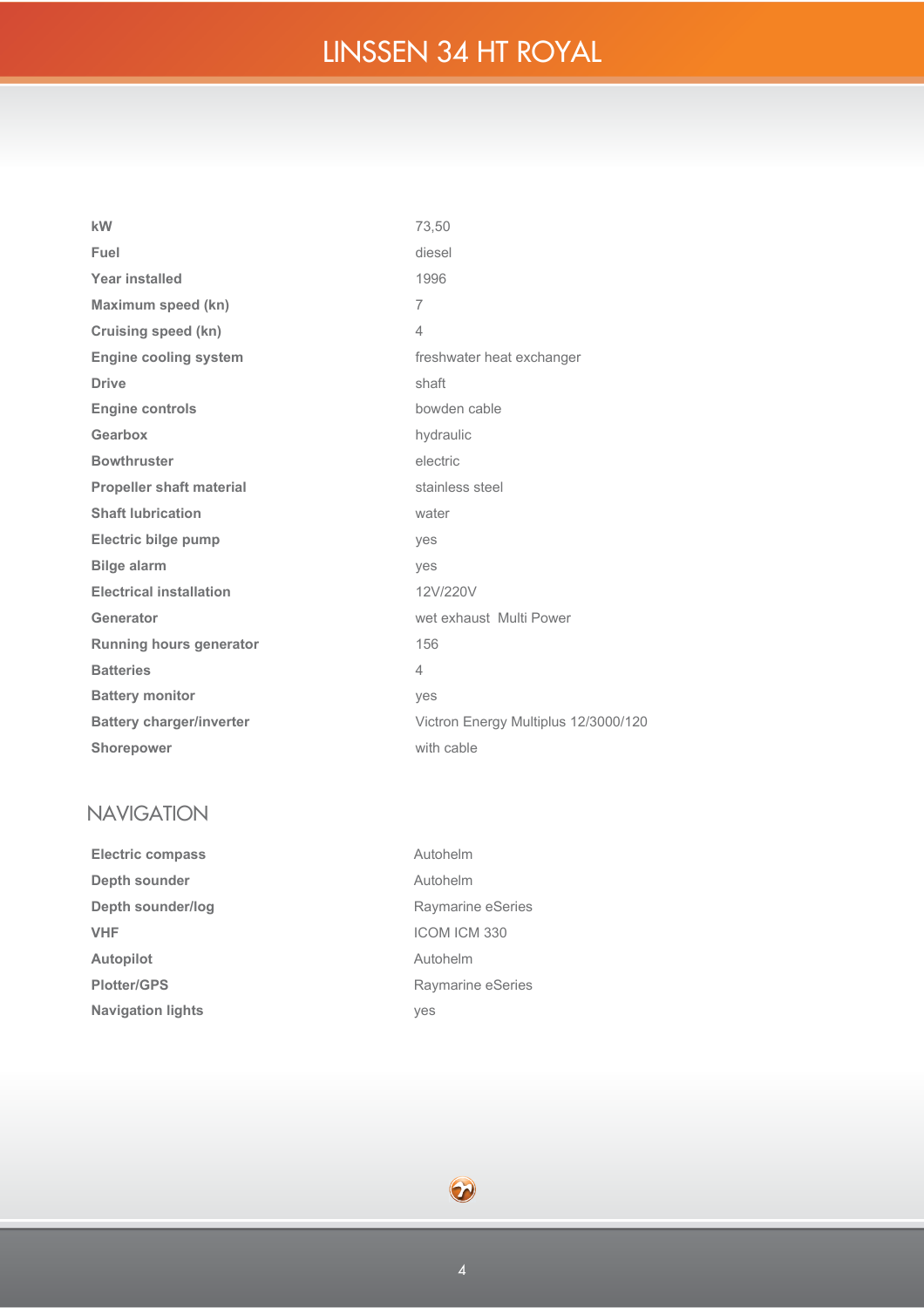## **EQUIPMENT**

| Sprayhood                  | yes                 |
|----------------------------|---------------------|
| <b>Bimini</b>              | ves                 |
| <b>Bathing platform</b>    | yes                 |
| <b>Boarding ladder</b>     | stainless steel     |
| <b>Bow ladder</b>          | yes                 |
| Anchor                     | <b>Bruce</b>        |
| Anchor chain               | yes                 |
| <b>Windlass</b>            | electrical Maxwell  |
| <b>Davits</b>              | stainless steel     |
| <b>Davits controls</b>     | manual              |
| Sea railing                | stainless steel     |
| Grab rail (superstructure) | stainless steel     |
| Railing side opening gates | yes                 |
| Wiper                      | ves                 |
| Horn                       | electric            |
| <b>Fenders</b>             | yes                 |
| <b>Mooring lines</b>       | yes                 |
| TV                         | yes                 |
| <b>TV receiver</b>         | DV37 Calitha        |
| Radio-cd player            | <b>Silver Cresk</b> |
| Clock - barometer          | yes                 |

 $\bigcirc$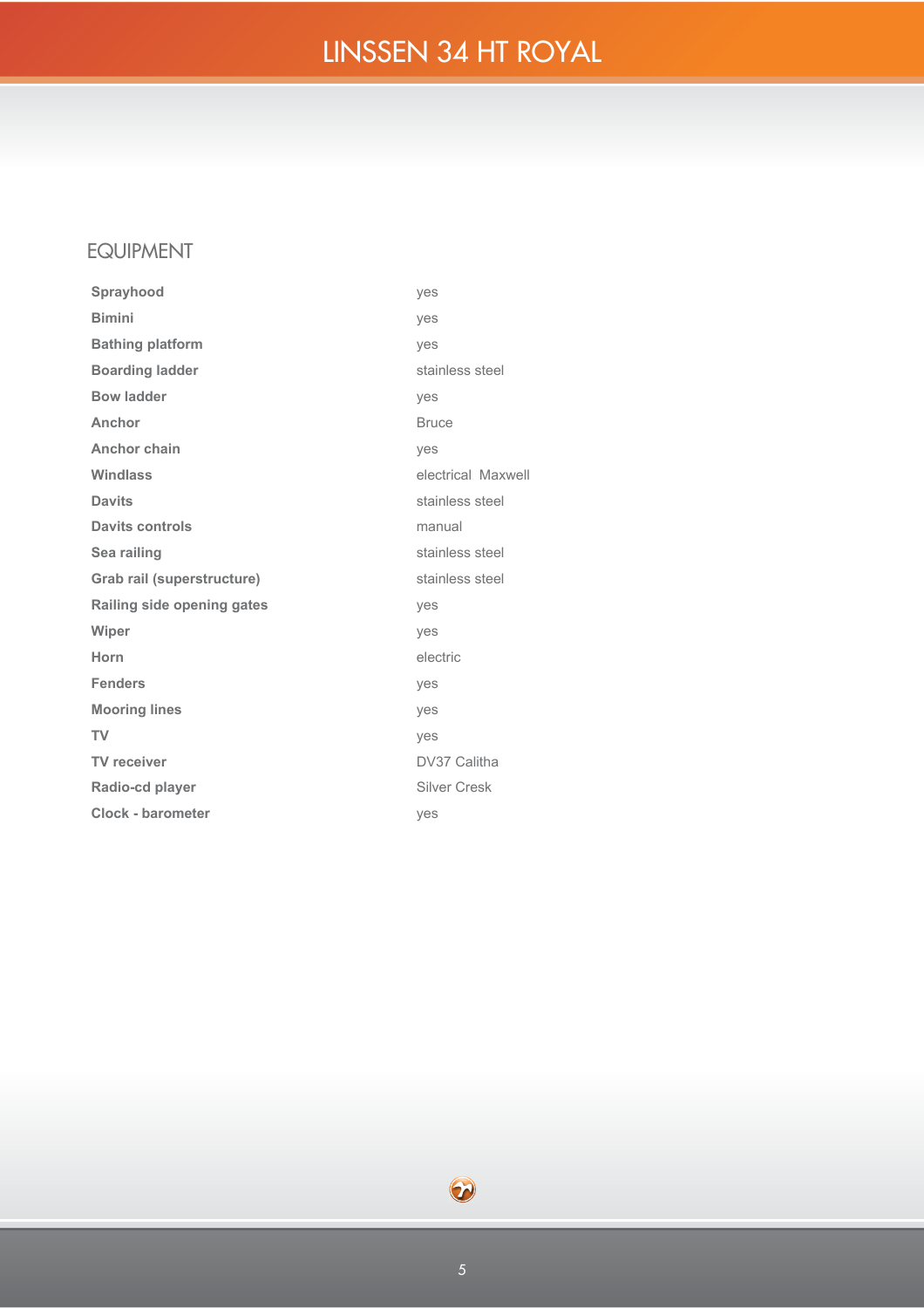# $1, 166(1 + 7 52 < \frac{6}{11})$



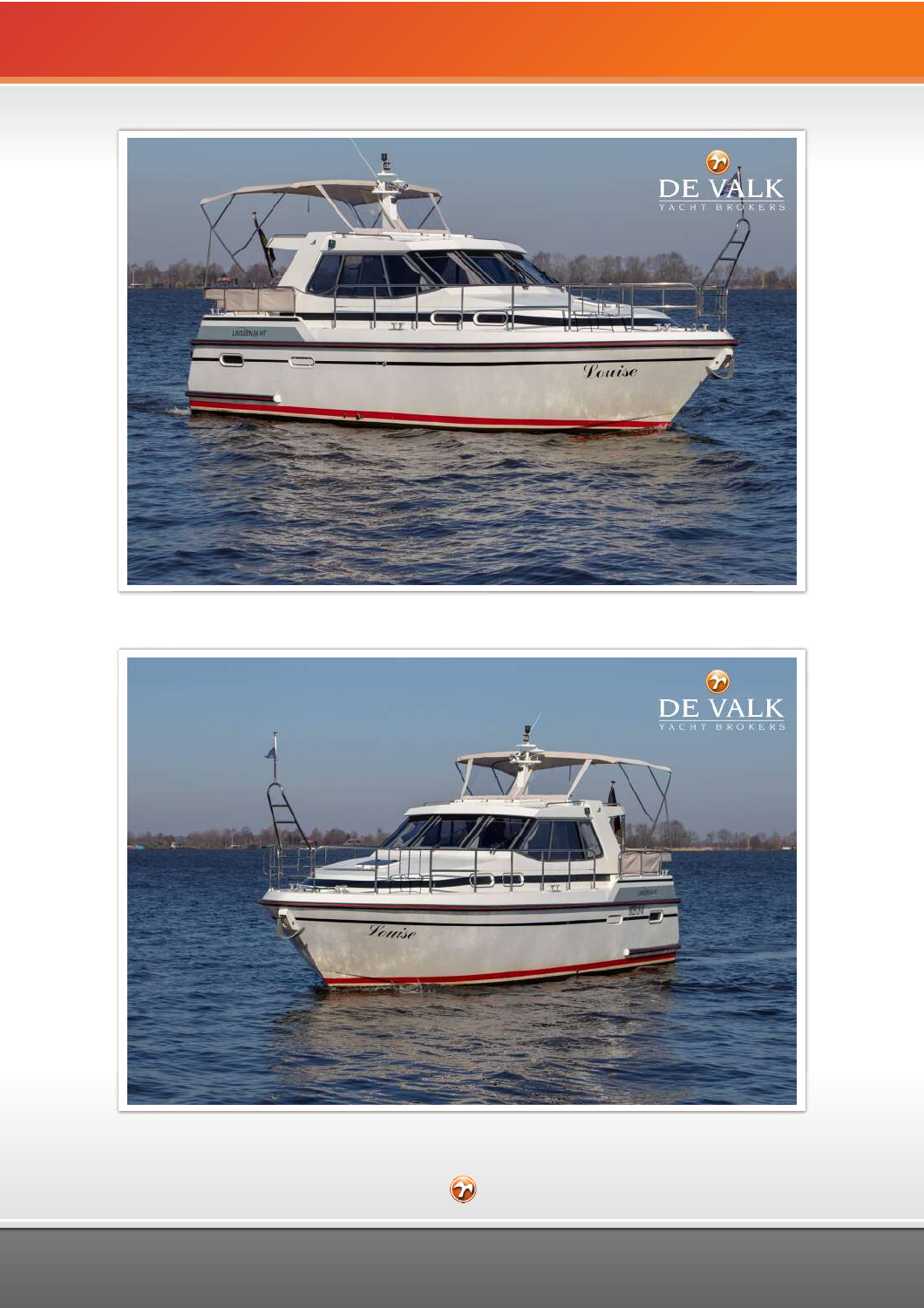| ---- |  |
|------|--|
|      |  |
|      |  |
|      |  |
|      |  |
|      |  |
|      |  |
|      |  |
|      |  |
|      |  |
|      |  |
|      |  |
|      |  |
|      |  |
|      |  |
|      |  |
|      |  |
|      |  |
|      |  |
|      |  |
|      |  |
|      |  |
|      |  |
|      |  |
|      |  |
|      |  |
|      |  |
|      |  |
|      |  |
|      |  |
|      |  |
|      |  |
|      |  |
|      |  |
|      |  |
|      |  |
|      |  |
|      |  |
|      |  |
|      |  |
|      |  |
|      |  |
|      |  |
|      |  |
|      |  |
|      |  |
|      |  |
|      |  |
|      |  |
|      |  |
|      |  |
|      |  |
|      |  |
|      |  |
|      |  |
|      |  |
|      |  |
|      |  |
|      |  |

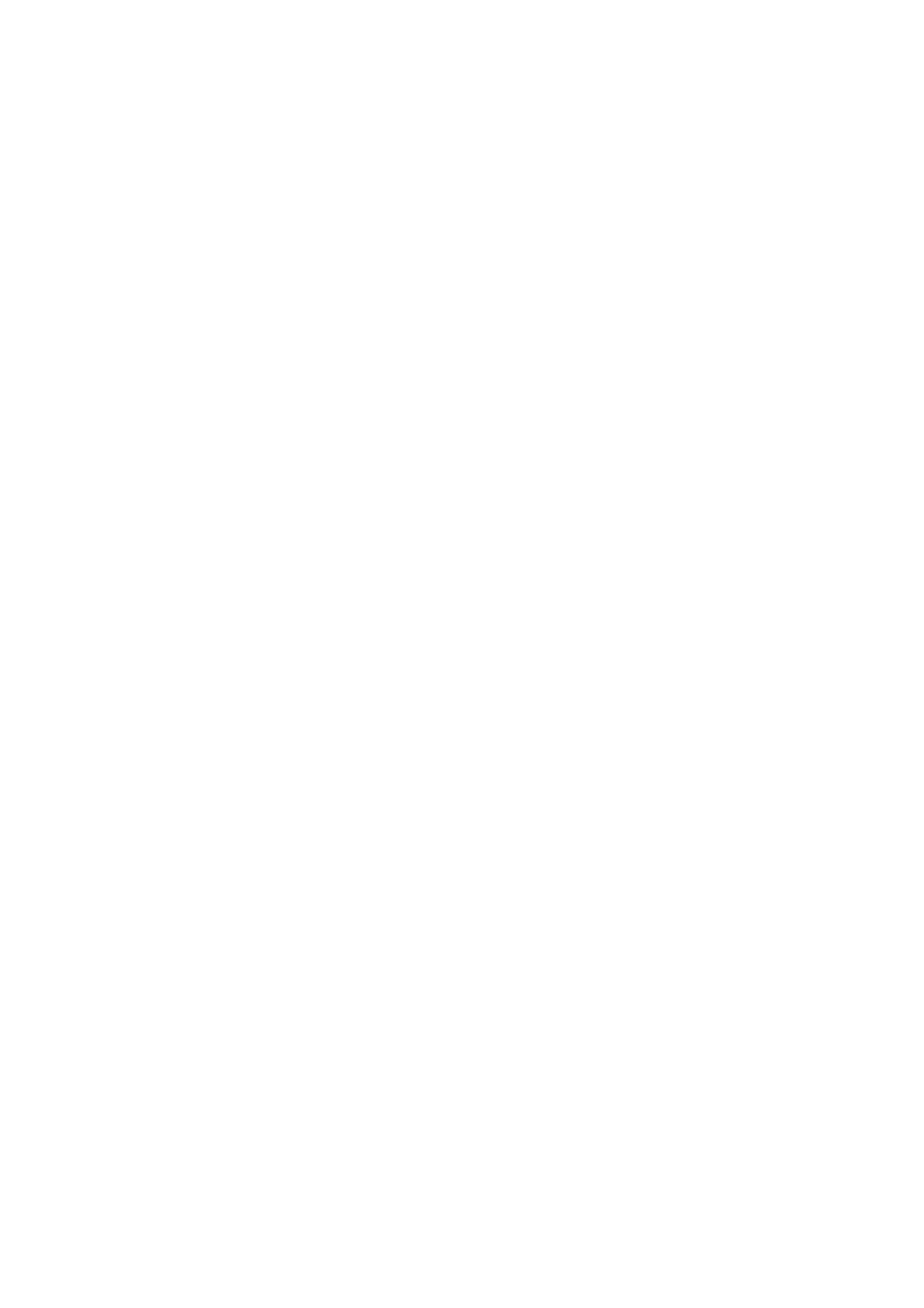| ---- |  |
|------|--|
|      |  |
|      |  |
|      |  |
|      |  |
|      |  |
|      |  |
|      |  |
|      |  |
|      |  |
|      |  |
|      |  |
|      |  |
|      |  |
|      |  |
|      |  |
|      |  |
|      |  |
|      |  |
|      |  |
|      |  |
|      |  |
|      |  |
|      |  |
|      |  |
|      |  |
|      |  |
|      |  |
|      |  |
|      |  |
|      |  |
|      |  |
|      |  |
|      |  |
|      |  |
|      |  |
|      |  |
|      |  |
|      |  |
|      |  |
|      |  |
|      |  |
|      |  |
|      |  |
|      |  |
|      |  |
|      |  |
|      |  |
|      |  |
|      |  |
|      |  |
|      |  |
|      |  |
|      |  |
|      |  |
|      |  |
|      |  |
|      |  |
|      |  |

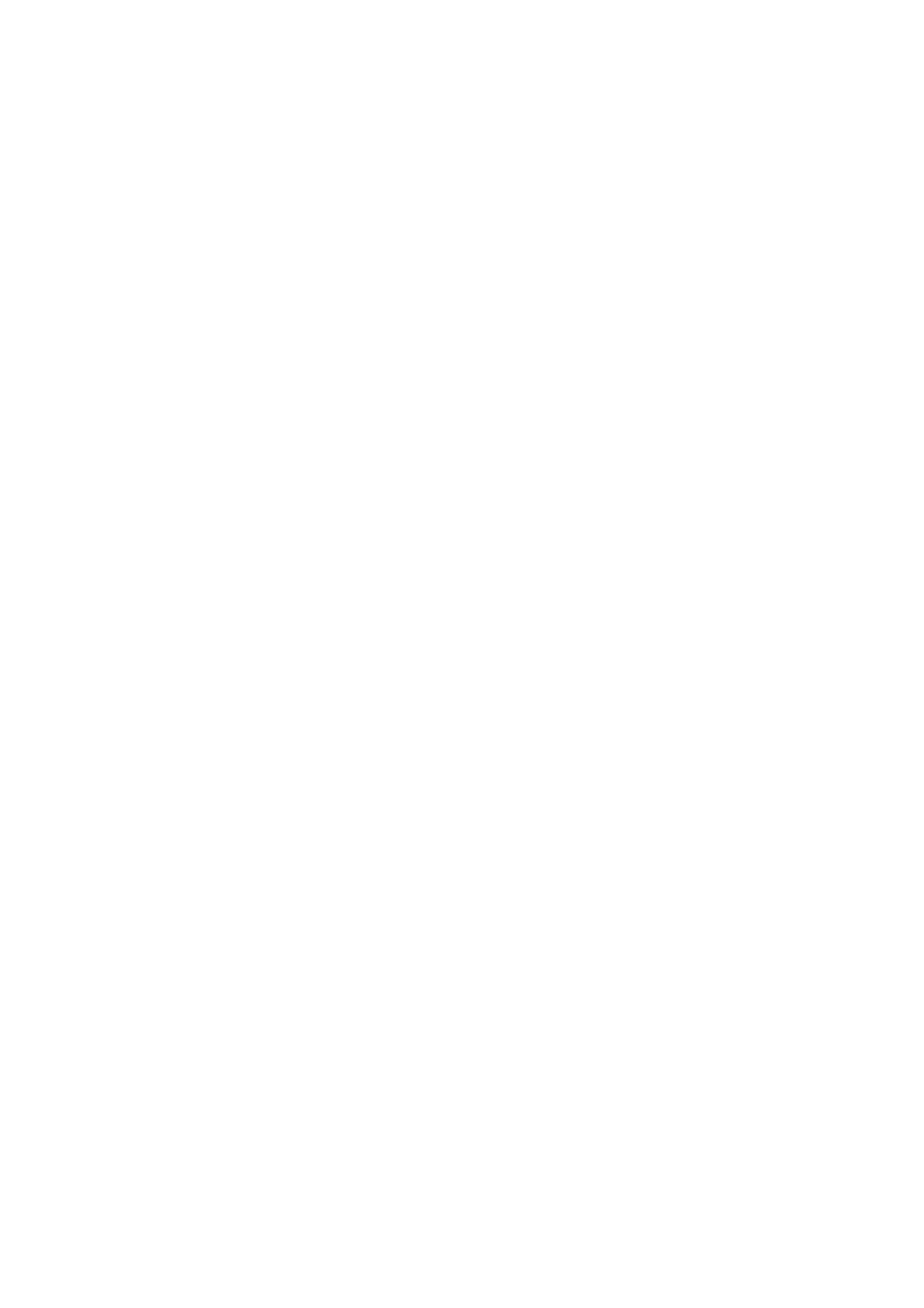| ---- |  |
|------|--|
|      |  |
|      |  |
|      |  |
|      |  |
|      |  |
|      |  |
|      |  |
|      |  |
|      |  |
|      |  |
|      |  |
|      |  |
|      |  |
|      |  |
|      |  |
|      |  |
|      |  |
|      |  |
|      |  |
|      |  |
|      |  |
|      |  |
|      |  |
|      |  |
|      |  |
|      |  |
|      |  |
|      |  |
|      |  |
|      |  |
|      |  |
|      |  |
|      |  |
|      |  |
|      |  |
|      |  |
|      |  |
|      |  |
|      |  |
|      |  |
|      |  |
|      |  |
|      |  |
|      |  |
|      |  |
|      |  |
|      |  |
|      |  |
|      |  |
|      |  |
|      |  |
|      |  |
|      |  |
|      |  |
|      |  |
|      |  |
|      |  |
|      |  |

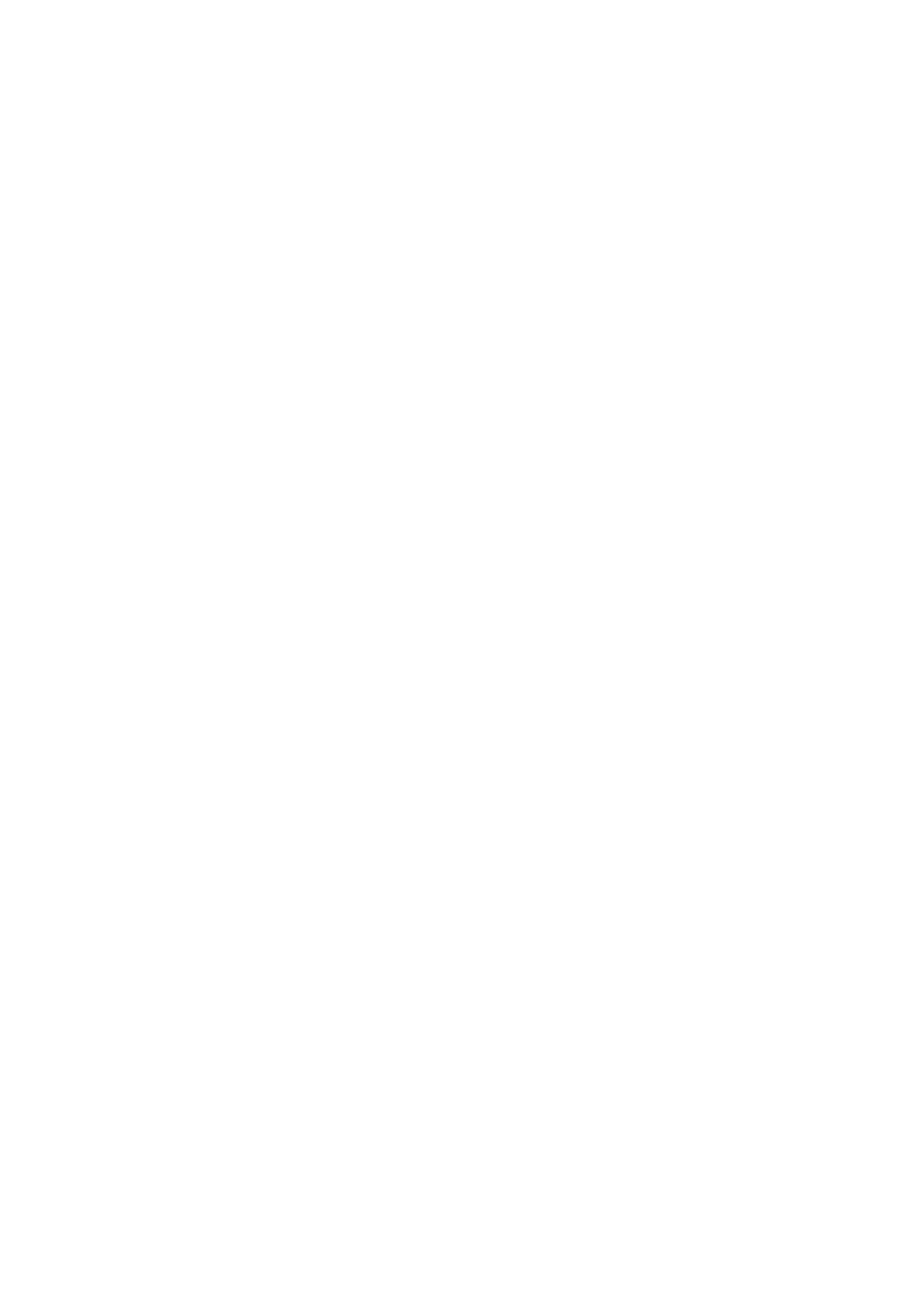| ---- |  |
|------|--|
|      |  |
|      |  |
|      |  |
|      |  |
|      |  |
|      |  |
|      |  |
|      |  |
|      |  |
|      |  |
|      |  |
|      |  |
|      |  |
|      |  |
|      |  |
|      |  |
|      |  |
|      |  |
|      |  |
|      |  |
|      |  |
|      |  |
|      |  |
|      |  |
|      |  |
|      |  |
|      |  |
|      |  |
|      |  |
|      |  |
|      |  |
|      |  |
|      |  |
|      |  |
|      |  |
|      |  |
|      |  |
|      |  |
|      |  |
|      |  |
|      |  |
|      |  |
|      |  |
|      |  |
|      |  |
|      |  |
|      |  |
|      |  |
|      |  |
|      |  |
|      |  |
|      |  |
|      |  |
|      |  |
|      |  |
|      |  |
|      |  |
|      |  |

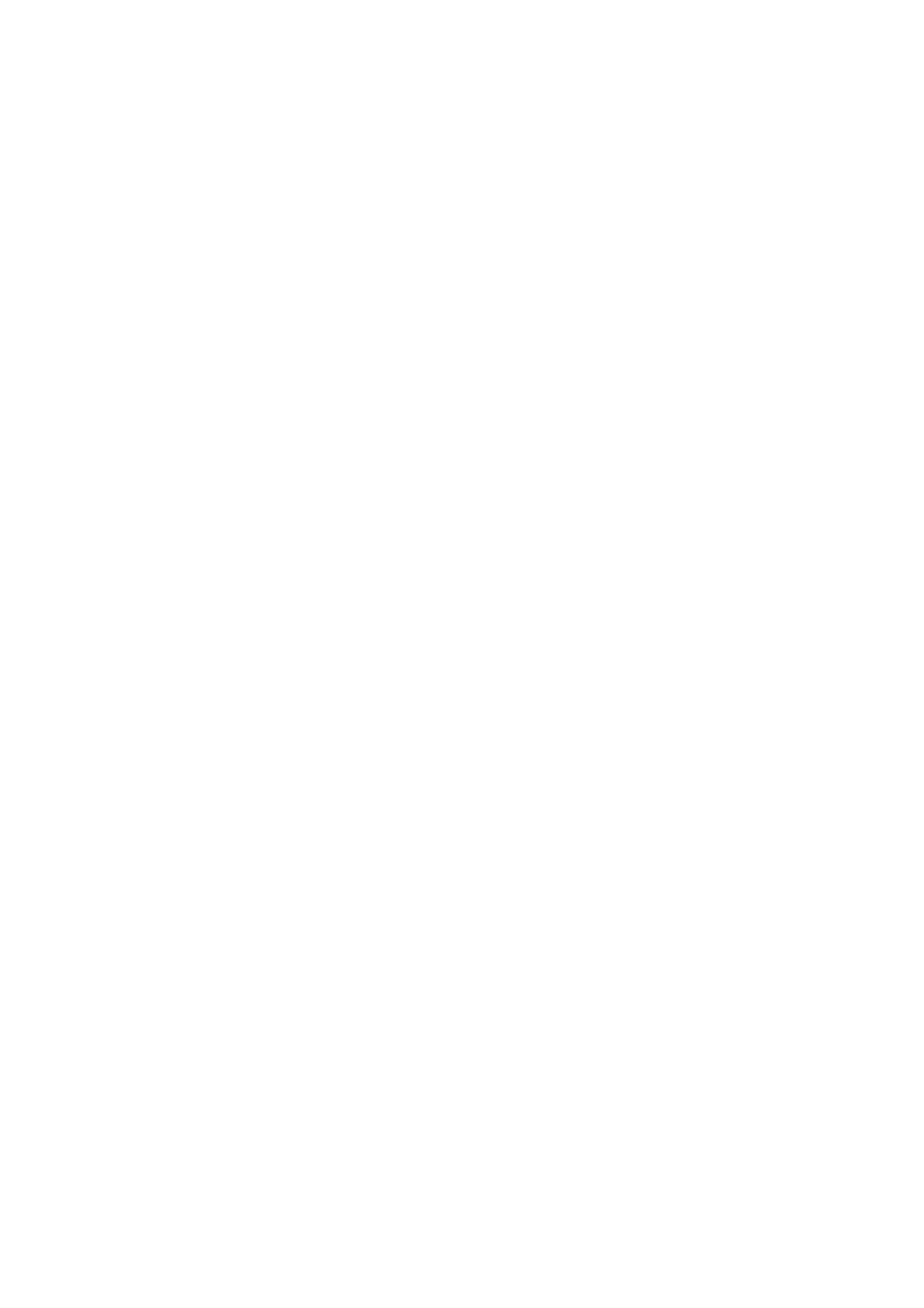| ---- |  |
|------|--|
|      |  |
|      |  |
|      |  |
|      |  |
|      |  |
|      |  |
|      |  |
|      |  |
|      |  |
|      |  |
|      |  |
|      |  |
|      |  |
|      |  |
|      |  |
|      |  |
|      |  |
|      |  |
|      |  |
|      |  |
|      |  |
|      |  |
|      |  |
|      |  |
|      |  |
|      |  |
|      |  |
|      |  |
|      |  |
|      |  |
|      |  |
|      |  |
|      |  |
|      |  |
|      |  |
|      |  |
|      |  |
|      |  |
|      |  |
|      |  |
|      |  |
|      |  |
|      |  |
|      |  |
|      |  |
|      |  |
|      |  |
|      |  |
|      |  |
|      |  |
|      |  |
|      |  |
|      |  |
|      |  |
|      |  |
|      |  |
|      |  |
|      |  |

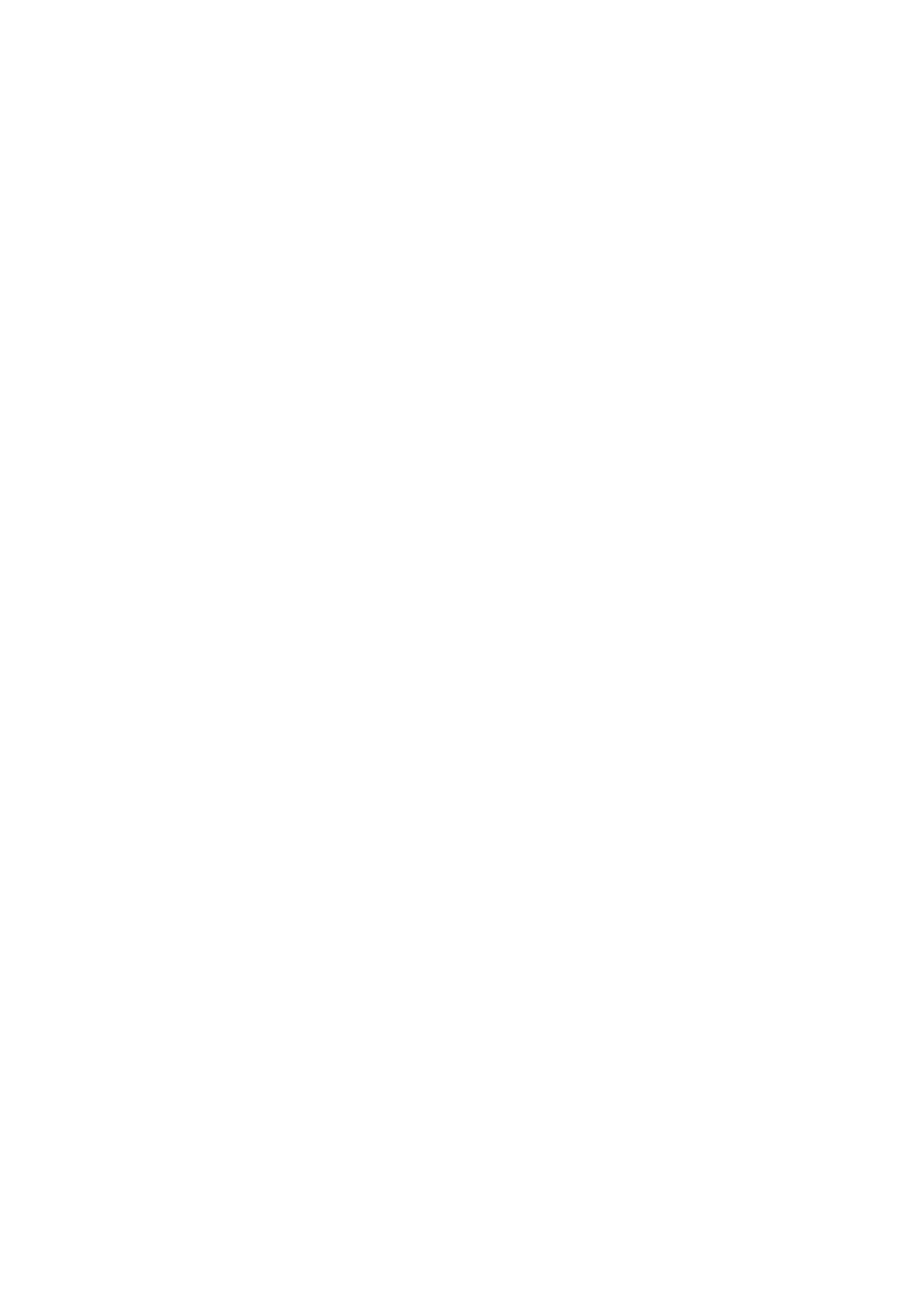| ---- |  |
|------|--|
|      |  |
|      |  |
|      |  |
|      |  |
|      |  |
|      |  |
|      |  |
|      |  |
|      |  |
|      |  |
|      |  |
|      |  |
|      |  |
|      |  |
|      |  |
|      |  |
|      |  |
|      |  |
|      |  |
|      |  |
|      |  |
|      |  |
|      |  |
|      |  |
|      |  |
|      |  |
|      |  |
|      |  |
|      |  |
|      |  |
|      |  |
|      |  |
|      |  |
|      |  |
|      |  |
|      |  |
|      |  |
|      |  |
|      |  |
|      |  |
|      |  |
|      |  |
|      |  |
|      |  |
|      |  |
|      |  |
|      |  |
|      |  |
|      |  |
|      |  |
|      |  |
|      |  |
|      |  |
|      |  |
|      |  |
|      |  |
|      |  |
|      |  |

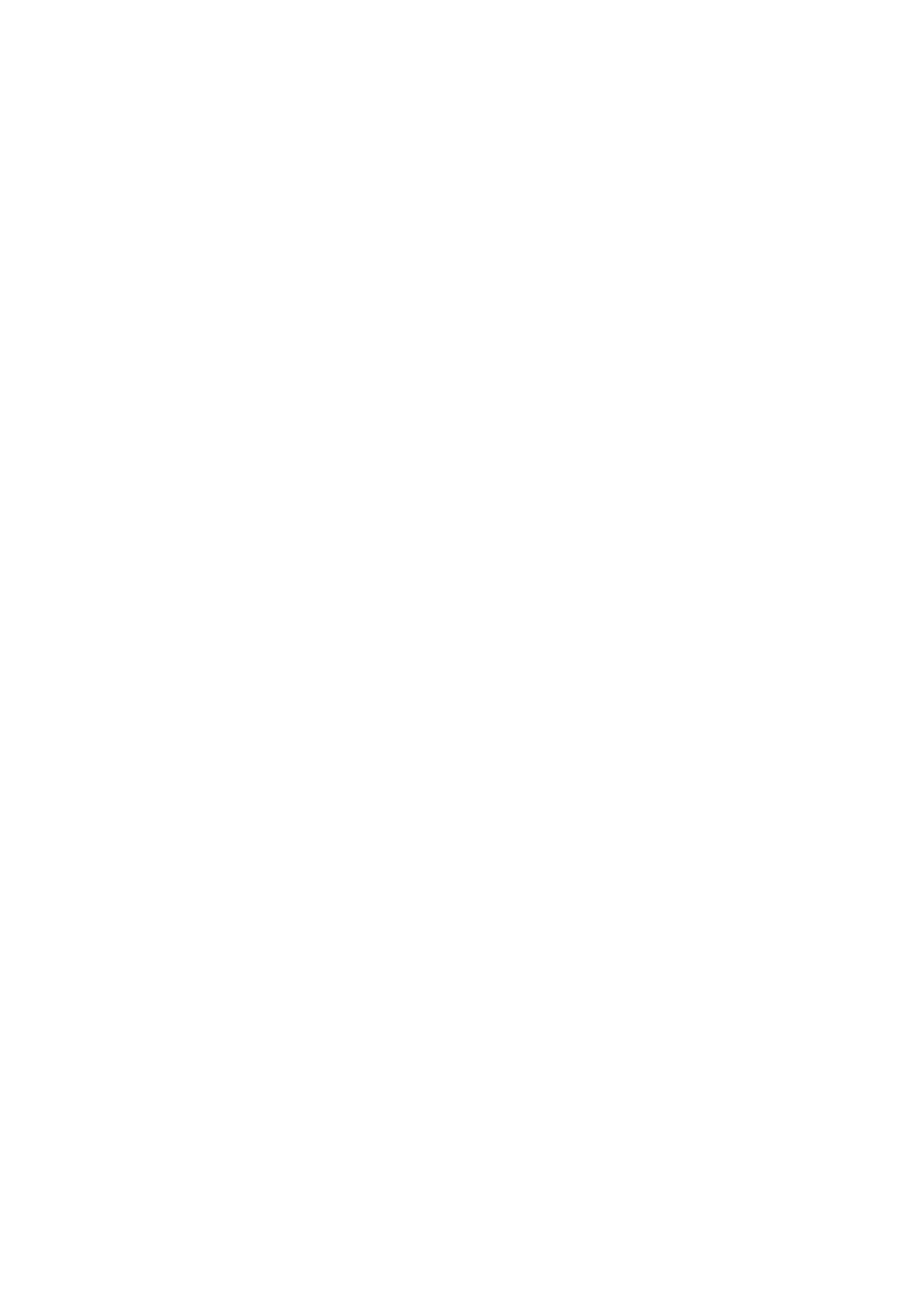| ---- |  |
|------|--|
|      |  |
|      |  |
|      |  |
|      |  |
|      |  |
|      |  |
|      |  |
|      |  |
|      |  |
|      |  |
|      |  |
|      |  |
|      |  |
|      |  |
|      |  |
|      |  |
|      |  |
|      |  |
|      |  |
|      |  |
|      |  |
|      |  |
|      |  |
|      |  |
|      |  |
|      |  |
|      |  |
|      |  |
|      |  |
|      |  |
|      |  |
|      |  |
|      |  |
|      |  |
|      |  |
|      |  |
|      |  |
|      |  |
|      |  |
|      |  |
|      |  |
|      |  |
|      |  |
|      |  |
|      |  |
|      |  |
|      |  |
|      |  |
|      |  |
|      |  |
|      |  |
|      |  |
|      |  |
|      |  |
|      |  |
|      |  |
|      |  |
|      |  |

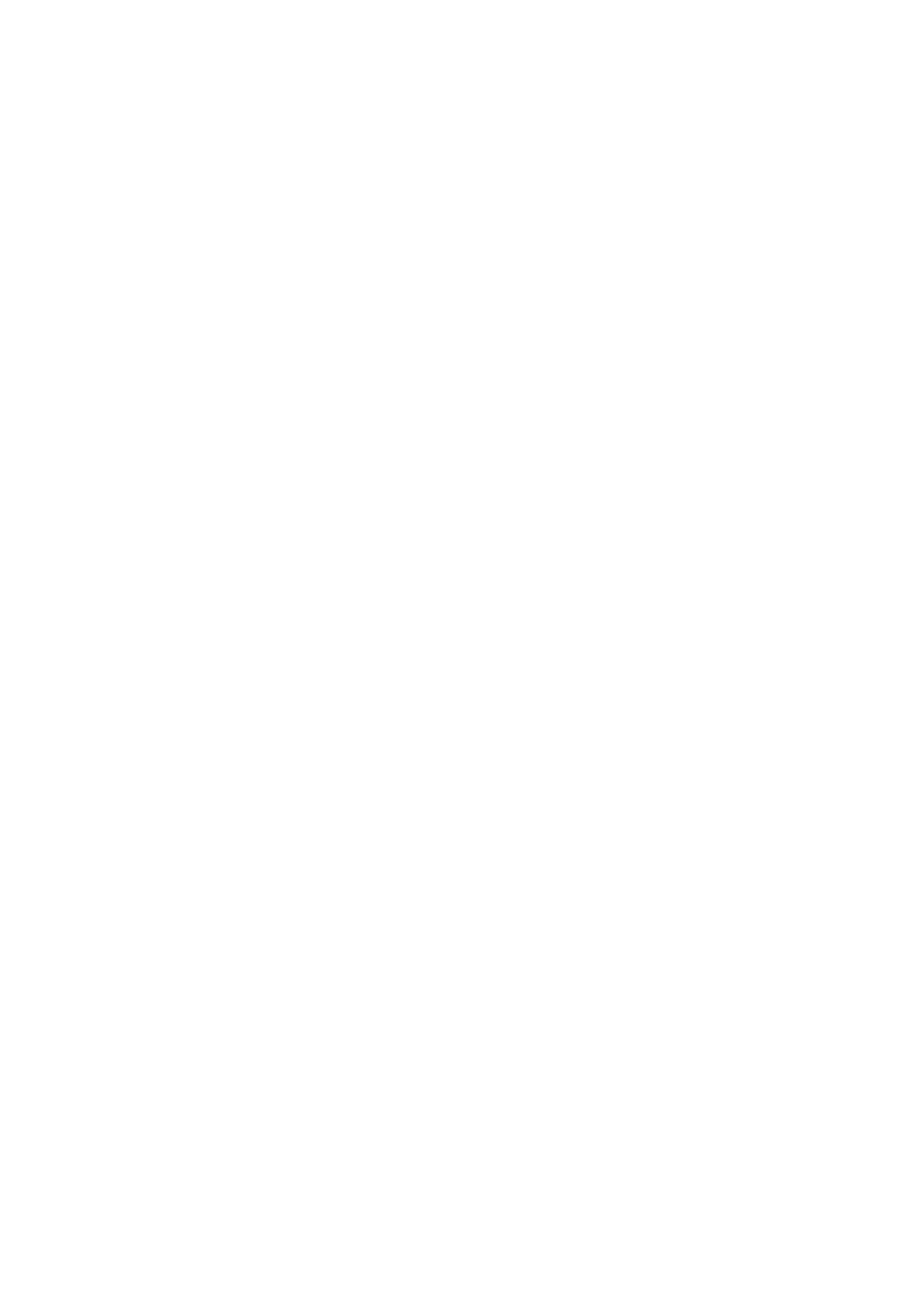| ---- |  |
|------|--|
|      |  |
|      |  |
|      |  |
|      |  |
|      |  |
|      |  |
|      |  |
|      |  |
|      |  |
|      |  |
|      |  |
|      |  |
|      |  |
|      |  |
|      |  |
|      |  |
|      |  |
|      |  |
|      |  |
|      |  |
|      |  |
|      |  |
|      |  |
|      |  |
|      |  |
|      |  |
|      |  |
|      |  |
|      |  |
|      |  |
|      |  |
|      |  |
|      |  |
|      |  |
|      |  |
|      |  |
|      |  |
|      |  |
|      |  |
|      |  |
|      |  |
|      |  |
|      |  |
|      |  |
|      |  |
|      |  |
|      |  |
|      |  |
|      |  |
|      |  |
|      |  |
|      |  |
|      |  |
|      |  |
|      |  |
|      |  |
|      |  |
|      |  |

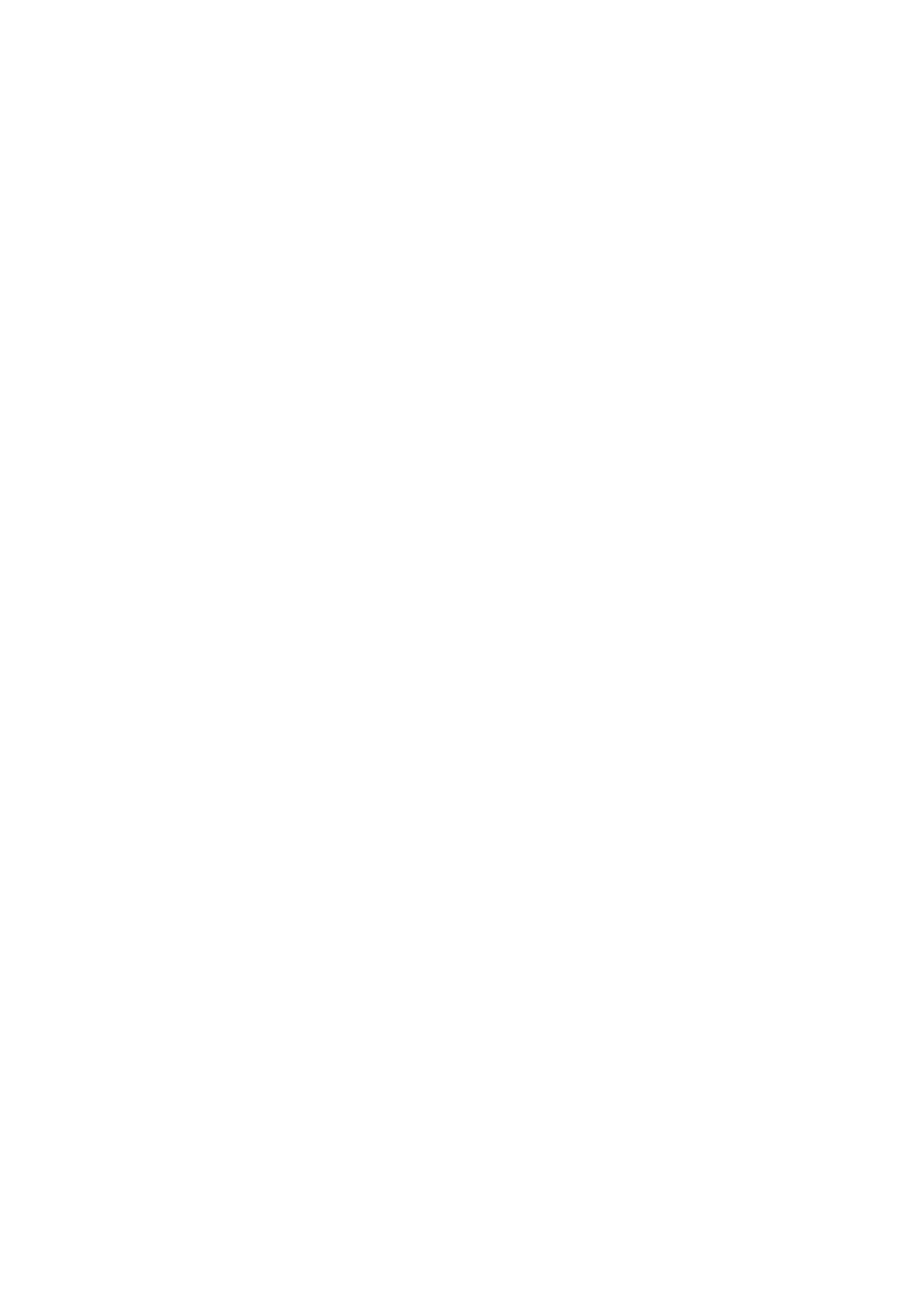| ---- |  |
|------|--|
|      |  |
|      |  |
|      |  |
|      |  |
|      |  |
|      |  |
|      |  |
|      |  |
|      |  |
|      |  |
|      |  |
|      |  |
|      |  |
|      |  |
|      |  |
|      |  |
|      |  |
|      |  |
|      |  |
|      |  |
|      |  |
|      |  |
|      |  |
|      |  |
|      |  |
|      |  |
|      |  |
|      |  |
|      |  |
|      |  |
|      |  |
|      |  |
|      |  |
|      |  |
|      |  |
|      |  |
|      |  |
|      |  |
|      |  |
|      |  |
|      |  |
|      |  |
|      |  |
|      |  |
|      |  |
|      |  |
|      |  |
|      |  |
|      |  |
|      |  |
|      |  |
|      |  |
|      |  |
|      |  |
|      |  |
|      |  |
|      |  |
|      |  |

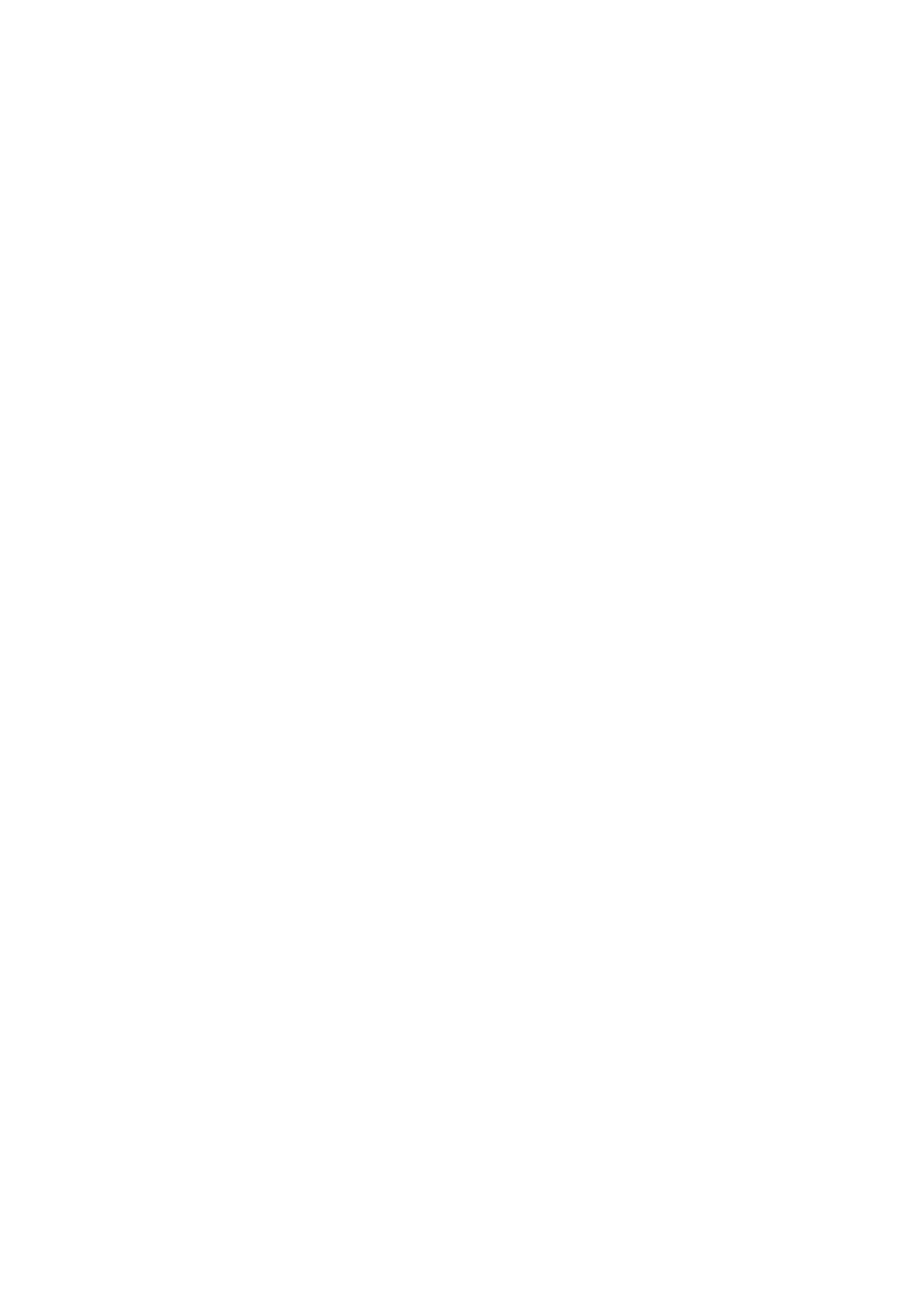| ---- |  |
|------|--|
|      |  |
|      |  |
|      |  |
|      |  |
|      |  |
|      |  |
|      |  |
|      |  |
|      |  |
|      |  |
|      |  |
|      |  |
|      |  |
|      |  |
|      |  |
|      |  |
|      |  |
|      |  |
|      |  |
|      |  |
|      |  |
|      |  |
|      |  |
|      |  |
|      |  |
|      |  |
|      |  |
|      |  |
|      |  |
|      |  |
|      |  |
|      |  |
|      |  |
|      |  |
|      |  |
|      |  |
|      |  |
|      |  |
|      |  |
|      |  |
|      |  |
|      |  |
|      |  |
|      |  |
|      |  |
|      |  |
|      |  |
|      |  |
|      |  |
|      |  |
|      |  |
|      |  |
|      |  |
|      |  |
|      |  |
|      |  |
|      |  |
|      |  |

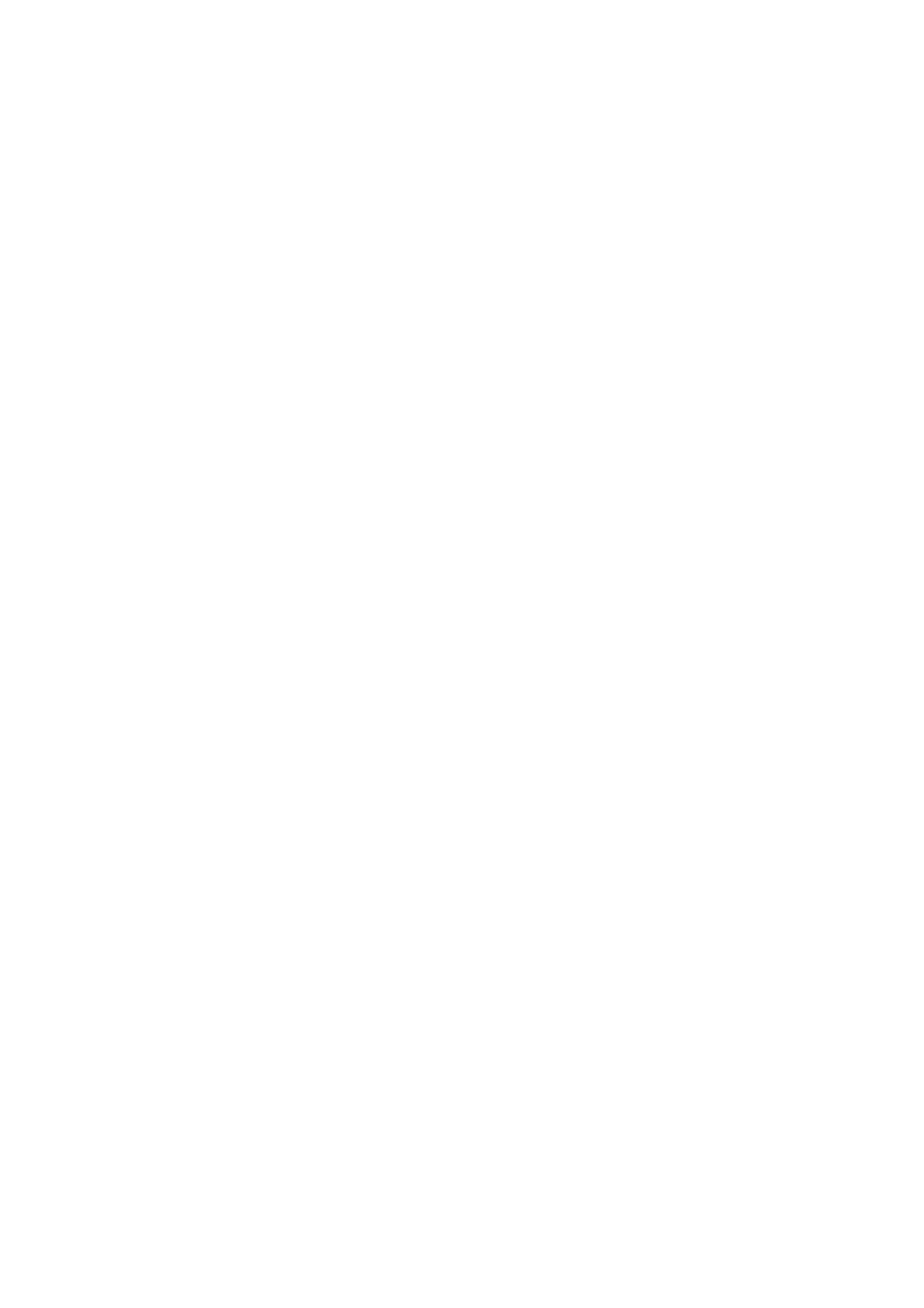| ---- |  |
|------|--|
|      |  |
|      |  |
|      |  |
|      |  |
|      |  |
|      |  |
|      |  |
|      |  |
|      |  |
|      |  |
|      |  |
|      |  |
|      |  |
|      |  |
|      |  |
|      |  |
|      |  |
|      |  |
|      |  |
|      |  |
|      |  |
|      |  |
|      |  |
|      |  |
|      |  |
|      |  |
|      |  |
|      |  |
|      |  |
|      |  |
|      |  |
|      |  |
|      |  |
|      |  |
|      |  |
|      |  |
|      |  |
|      |  |
|      |  |
|      |  |
|      |  |
|      |  |
|      |  |
|      |  |
|      |  |
|      |  |
|      |  |
|      |  |
|      |  |
|      |  |
|      |  |
|      |  |
|      |  |
|      |  |
|      |  |
|      |  |
|      |  |
|      |  |

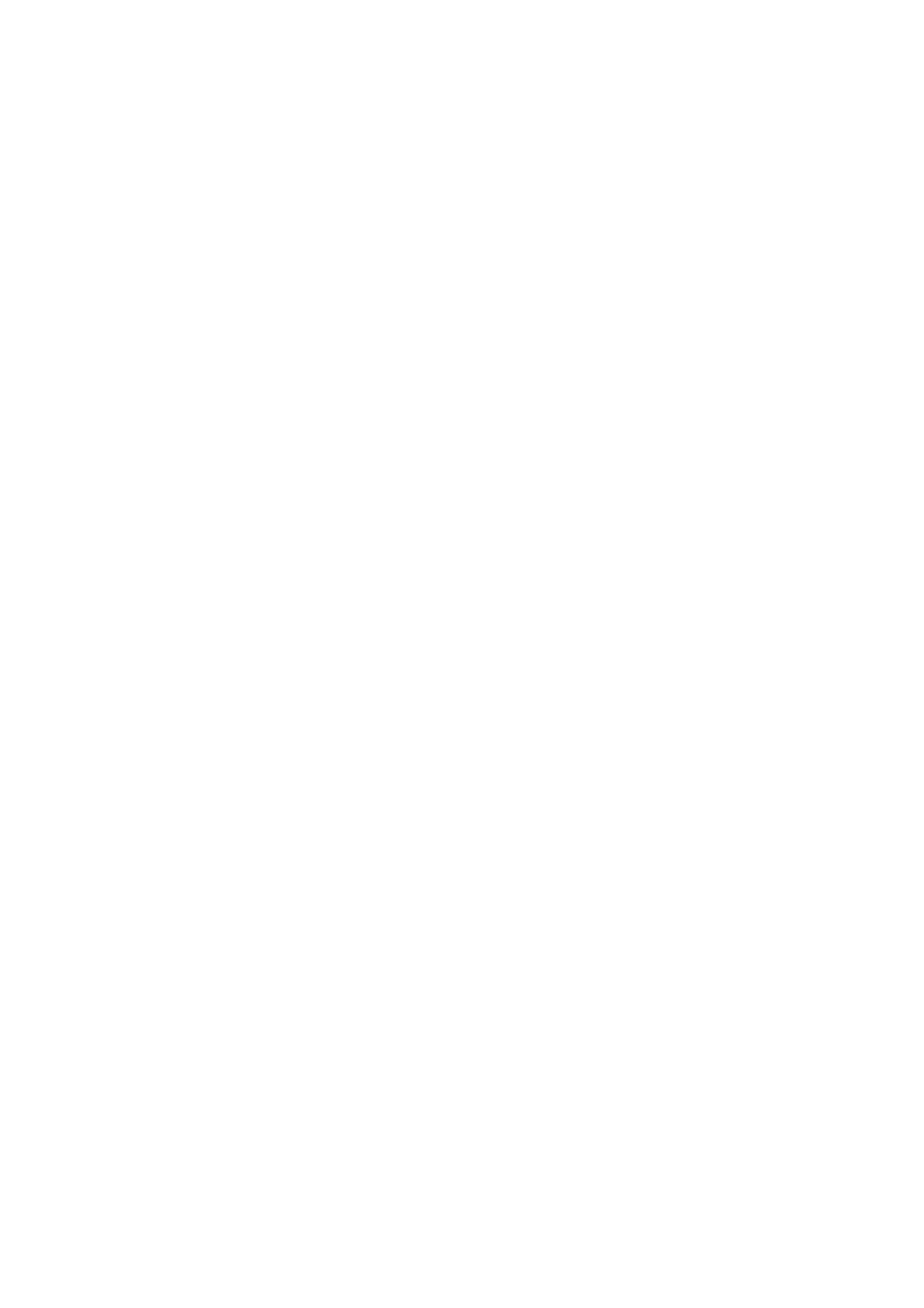| ---- |  |
|------|--|
|      |  |
|      |  |
|      |  |
|      |  |
|      |  |
|      |  |
|      |  |
|      |  |
|      |  |
|      |  |
|      |  |
|      |  |
|      |  |
|      |  |
|      |  |
|      |  |
|      |  |
|      |  |
|      |  |
|      |  |
|      |  |
|      |  |
|      |  |
|      |  |
|      |  |
|      |  |
|      |  |
|      |  |
|      |  |
|      |  |
|      |  |
|      |  |
|      |  |
|      |  |
|      |  |
|      |  |
|      |  |
|      |  |
|      |  |
|      |  |
|      |  |
|      |  |
|      |  |
|      |  |
|      |  |
|      |  |
|      |  |
|      |  |
|      |  |
|      |  |
|      |  |
|      |  |
|      |  |
|      |  |
|      |  |
|      |  |
|      |  |
|      |  |

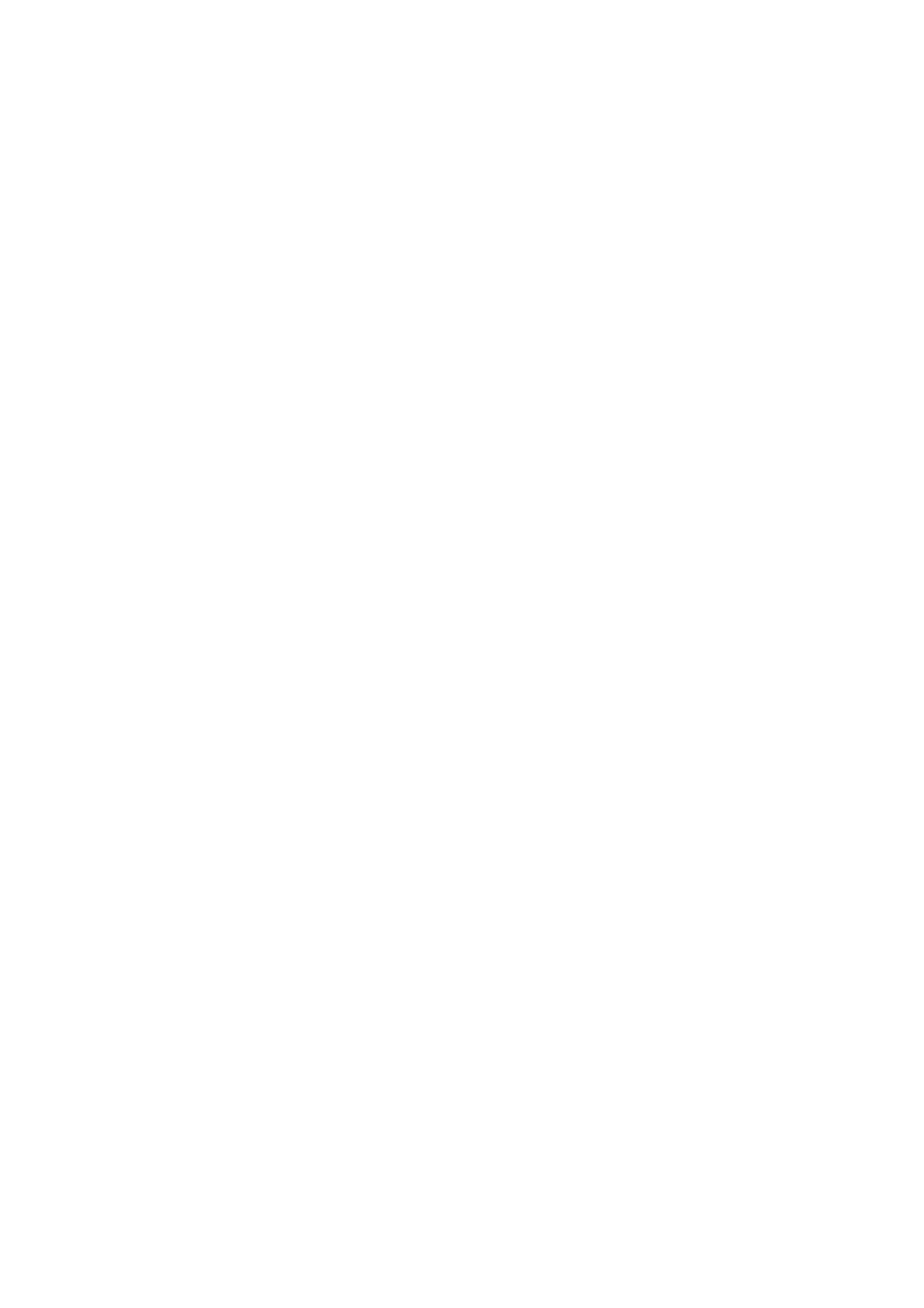| ---- |  |
|------|--|
|      |  |
|      |  |
|      |  |
|      |  |
|      |  |
|      |  |
|      |  |
|      |  |
|      |  |
|      |  |
|      |  |
|      |  |
|      |  |
|      |  |
|      |  |
|      |  |
|      |  |
|      |  |
|      |  |
|      |  |
|      |  |
|      |  |
|      |  |
|      |  |
|      |  |
|      |  |
|      |  |
|      |  |
|      |  |
|      |  |
|      |  |
|      |  |
|      |  |
|      |  |
|      |  |
|      |  |
|      |  |
|      |  |
|      |  |
|      |  |
|      |  |
|      |  |
|      |  |
|      |  |
|      |  |
|      |  |
|      |  |
|      |  |
|      |  |
|      |  |
|      |  |
|      |  |
|      |  |
|      |  |
|      |  |
|      |  |
|      |  |
|      |  |

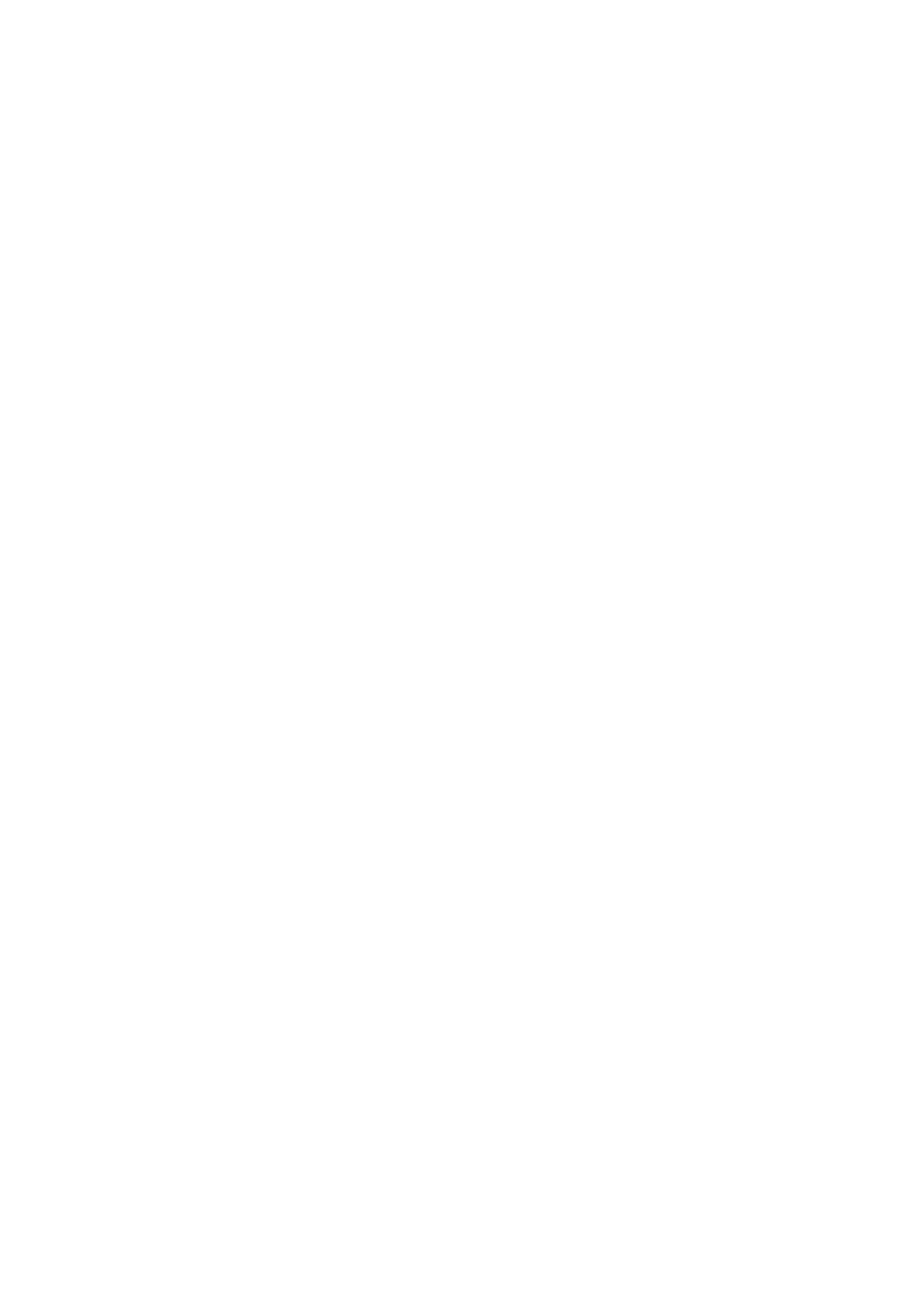| ---- |  |
|------|--|
|      |  |
|      |  |
|      |  |
|      |  |
|      |  |
|      |  |
|      |  |
|      |  |
|      |  |
|      |  |
|      |  |
|      |  |
|      |  |
|      |  |
|      |  |
|      |  |
|      |  |
|      |  |
|      |  |
|      |  |
|      |  |
|      |  |
|      |  |
|      |  |
|      |  |
|      |  |
|      |  |
|      |  |
|      |  |
|      |  |
|      |  |
|      |  |
|      |  |
|      |  |
|      |  |
|      |  |
|      |  |
|      |  |
|      |  |
|      |  |
|      |  |
|      |  |
|      |  |
|      |  |
|      |  |
|      |  |
|      |  |
|      |  |
|      |  |
|      |  |
|      |  |
|      |  |
|      |  |
|      |  |
|      |  |
|      |  |
|      |  |
|      |  |

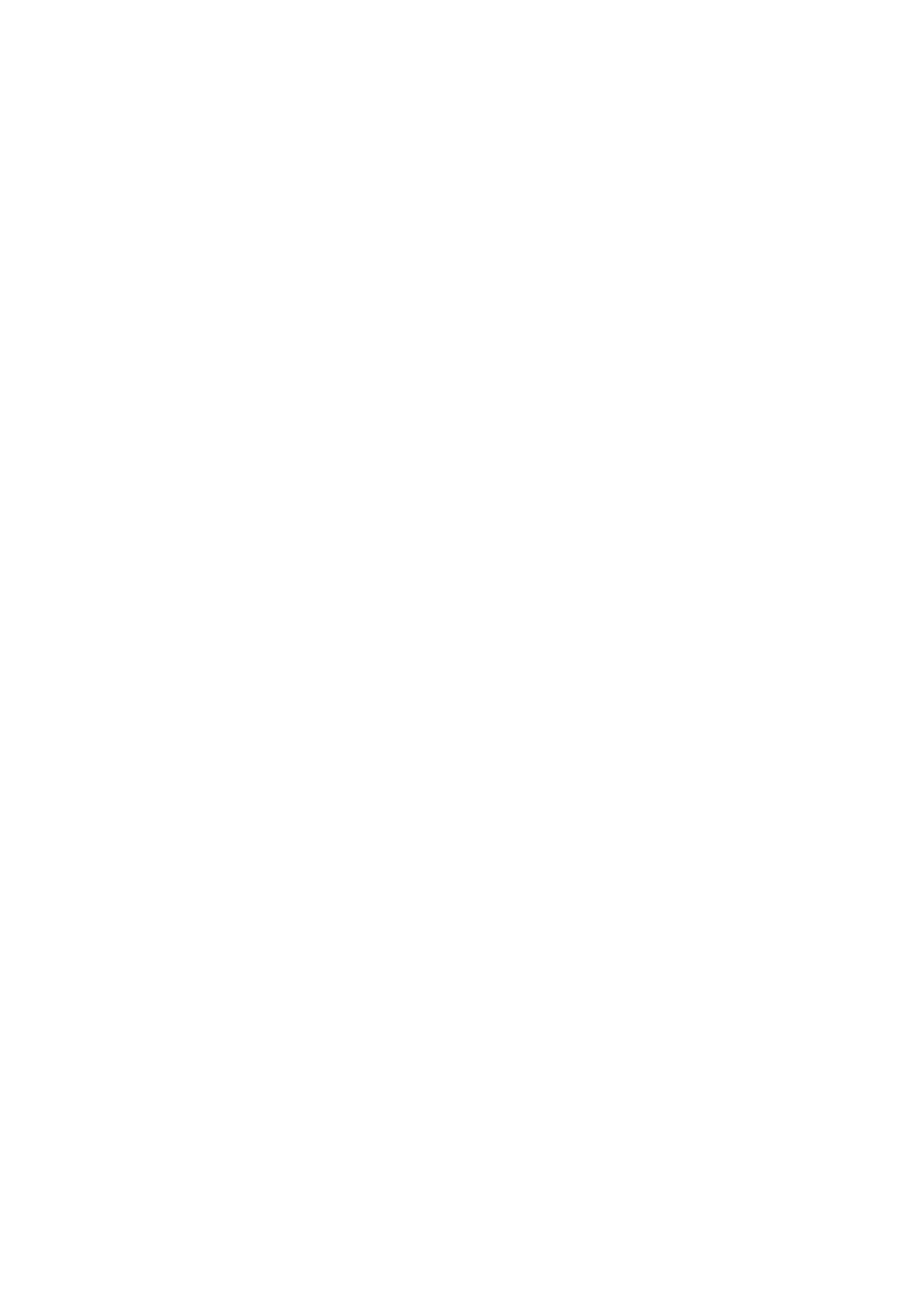| ---- |  |
|------|--|
|      |  |
|      |  |
|      |  |
|      |  |
|      |  |
|      |  |
|      |  |
|      |  |
|      |  |
|      |  |
|      |  |
|      |  |
|      |  |
|      |  |
|      |  |
|      |  |
|      |  |
|      |  |
|      |  |
|      |  |
|      |  |
|      |  |
|      |  |
|      |  |
|      |  |
|      |  |
|      |  |
|      |  |
|      |  |
|      |  |
|      |  |
|      |  |
|      |  |
|      |  |
|      |  |
|      |  |
|      |  |
|      |  |
|      |  |
|      |  |
|      |  |
|      |  |
|      |  |
|      |  |
|      |  |
|      |  |
|      |  |
|      |  |
|      |  |
|      |  |
|      |  |
|      |  |
|      |  |
|      |  |
|      |  |
|      |  |
|      |  |
|      |  |